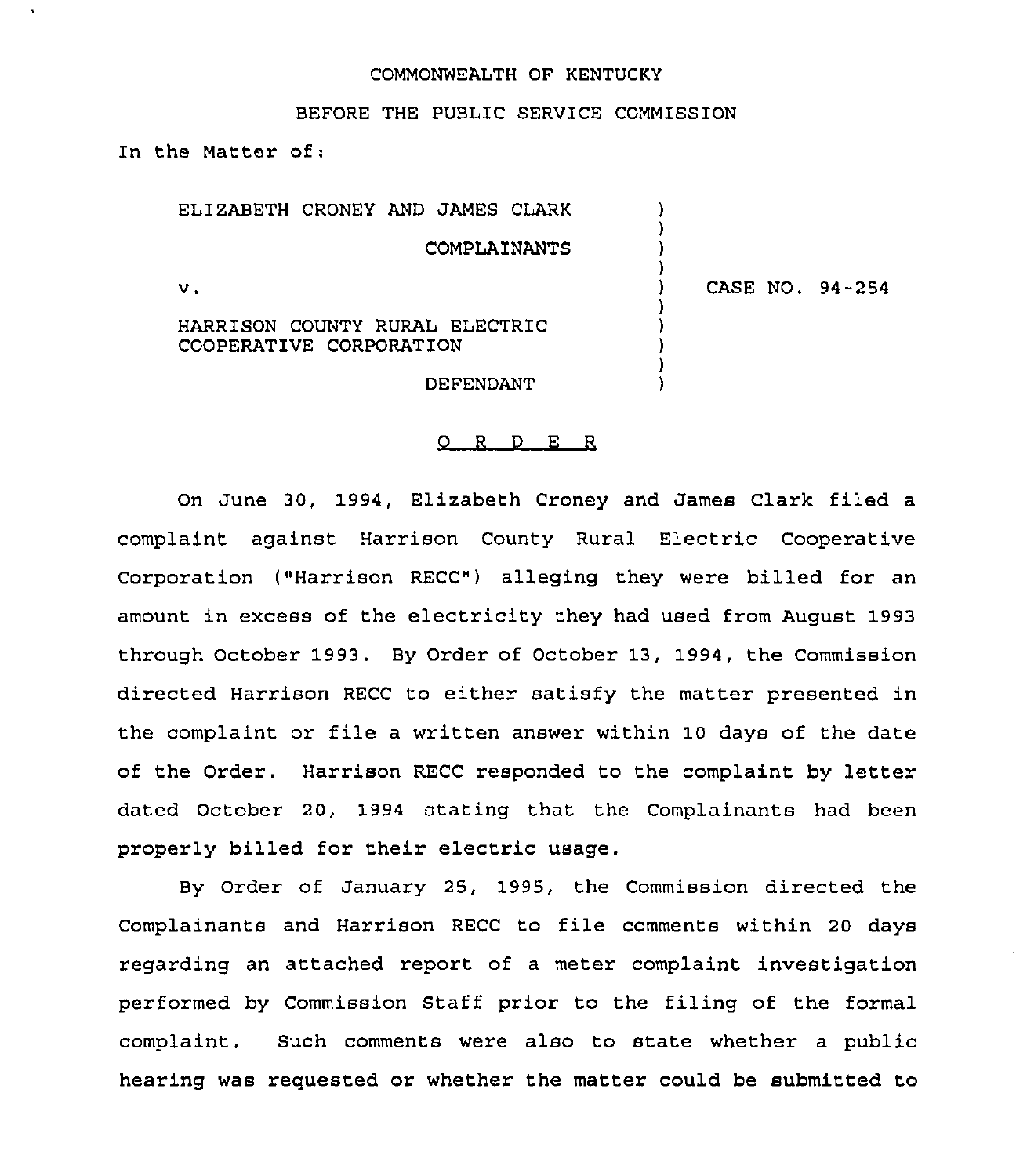the Commission without a public hearing. Harrison RECC responded February 1, 1995 stating it wished the matter to be resolved without a public hearing. The Complainants responded February 13, 1995 also stating that they were willing to forgo a public hearing.

## FINDINGS OF FACT

Harrison RECC is a rural electric cooperative that owns, controls, and operates facilities used in the distribution of electricity to the public for compensation. Its principal offices are in Cynthiana, Kentucky. The Complainants reside at 1681 Georgetown Road, Paris, Kentucky, and are customers of Harrison RECC.

The Complainants received a bill from Harrison RECC in August 1993 for 8471.36. According to the Complainants, this was "an extreme and drastic increase which totally breaks the pattern of previous years," An investigation into the matter by Harrison RECC, including removal and testing of the meter, found no problems. The Complainants then requested that the Commission "evaluate the functioning of [their] electric meter." Commission Staff subsequently oversaw additional testing in accordance with 807 KAR 5:006, Section 18(2), and 807 KAR 5:041, Section 17, on April 26, 1994.

Commission Staff found the overall accuracy of the meter to be 99.6 percent. The meter's accuracy was thus within the Commission's accuracy guidelines of  $\pm 2$  percent as required by KRS 278.210. This finding confirmed Harrison RECC's earlier test

 $-2-$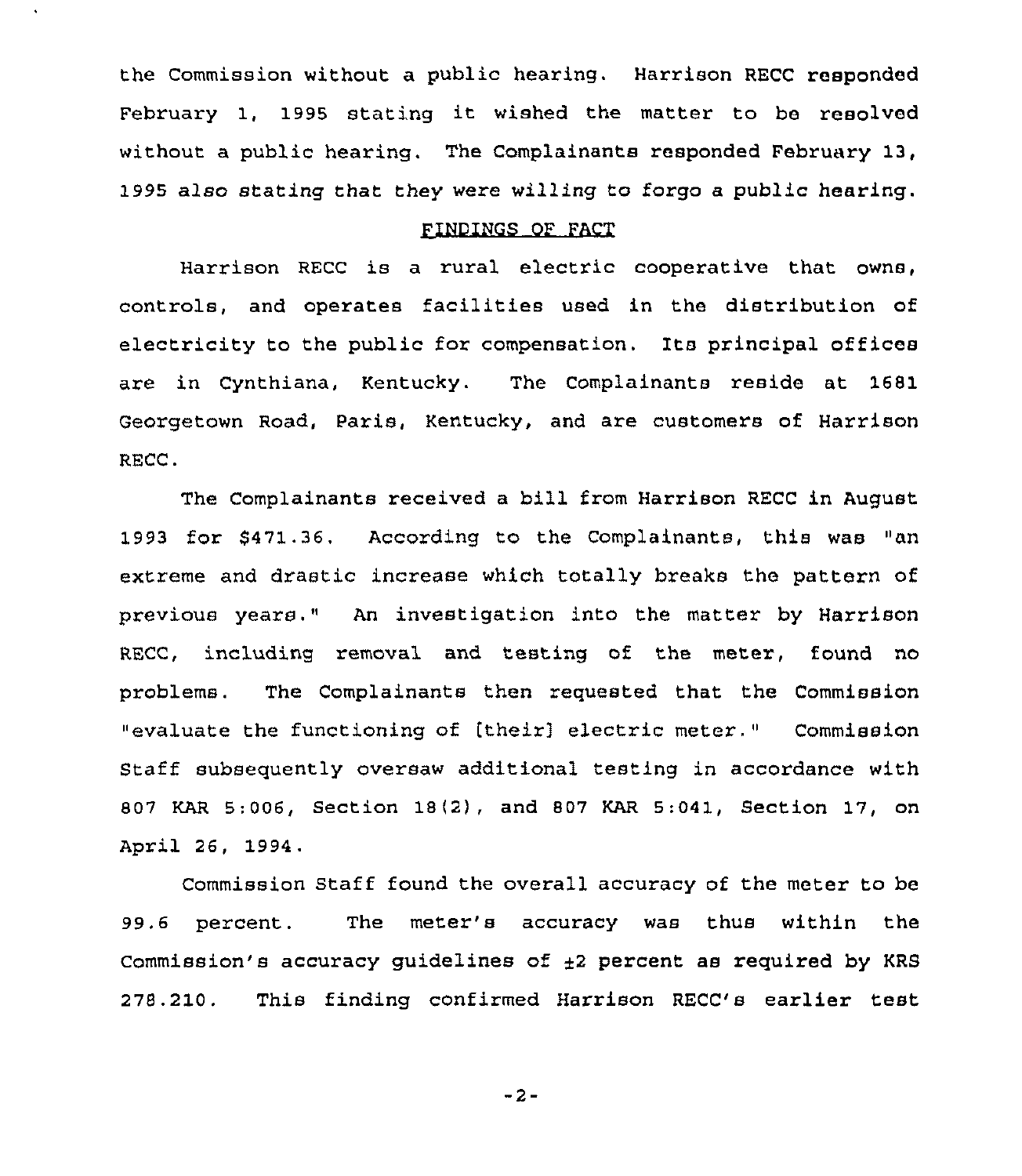results. Additional checks of the meter by Commission Staff found there to be no defects of any kind.

Harrison RECC relies on its customers to read their own meters and to submit their readings by the 25th of each month. If <sup>a</sup> customer's reading is not received, the utility uses an estimated reading for that month's billing. Harrison RECC is required to make an actual field reading at least once a year.

It appears from the record that a "bad field reading" was made by Harrison RECC on June 9, 1993, resulting in an erroneous adjustment. In June 1993, the Complainants were sent a bill with an estimated reading of 46870. The field reading taken in June was 44860, which resulted in a  $2,110$  kWh adjustment and a  $$141.38$ refund to the Complainants. In July, Harrison RECC used an estimated reading of 46061, based on the June field reading, for its billing. In August, the Complainants sent in a reading of 53076, an apparent usage of 7,015 kwh. After investigating this unusually high bill, Harrison RECC concluded that the field reading in June should have been 48460 rather than 44860. Harrison RECC therefore contends that the August billing based on a reading submitted by the Complainants represented a "catch-up" bill due to the erroneous field reading and estimated billings. Harrison RECC states that the August bill accurately reflected the kWh actually used by the Complainants from May through August 1993.

The Complainants continue to be of the opinion that there was a problem with the meter. They do not believe that they used the amount of electricity that would account for the "drastic" change

 $-3-$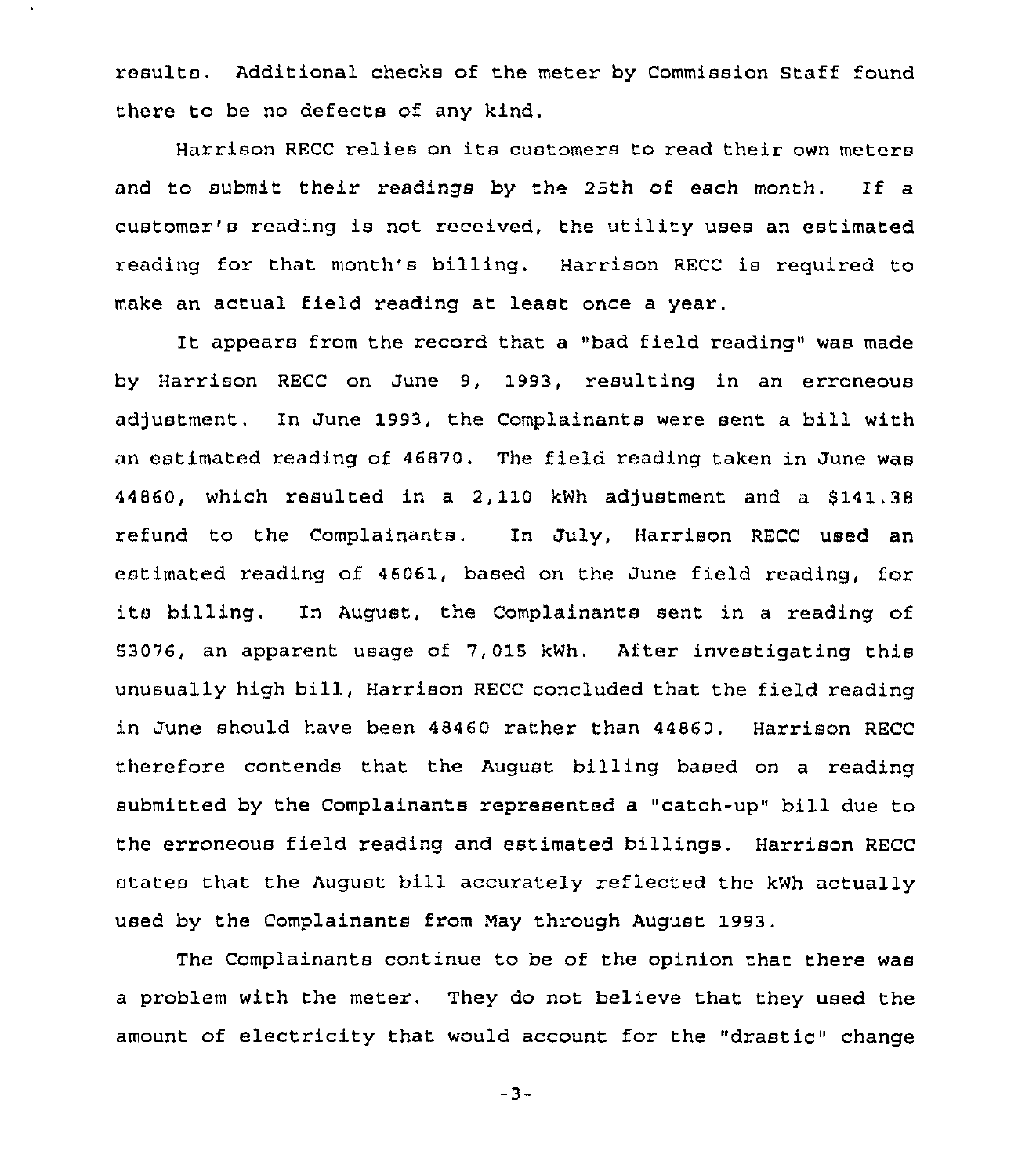in their bill, stating that their electricity usage hae boon consistent and regular since becoming customers of Harrison RECC.

According to Harrison RECC, the Complainante averaged 939 kWh per month from September 1991 through August 1992, 1458 kWh por month from September 1992 through August 1993, and 1648 kWh por month from September 1993 through August 1994. Harrison RECC reports that during the September 1992 through August 1993 period, the Complainants had central air-conditioning installed and had a baby.

For the period of August 1993 through October 1993, Harrison RECC demands payment of \$763.27 for service provided to the Complainants, The Complainants contend that this amount is excessive.

# CONCLUSIONS OF LAW

Harrison RECC is a utility subject to the regulation of this Commission. KRS 278. 160(2) states that:

No utility shall charge, demand, collect or receive from any person a greater or less compensation for any service rendered or to be rendered than that prescribed in its filed schedules, and no person shall receive any service from any utility for a compensation greater oz less than that prescribed in such schedules.

Also, KRs 278. 170(1) requires that no utility give an unreasonable preference to any person.

From the facts of this case, it does not appear that Harrison RECC is demanding greater compensation than it deserves for service rendered. The meter in question has been thoroughly tested and examined by Harrison RECC, with additional testing overseen by Commission Staff. It met the Commission's minimum accuracy

 $-4-$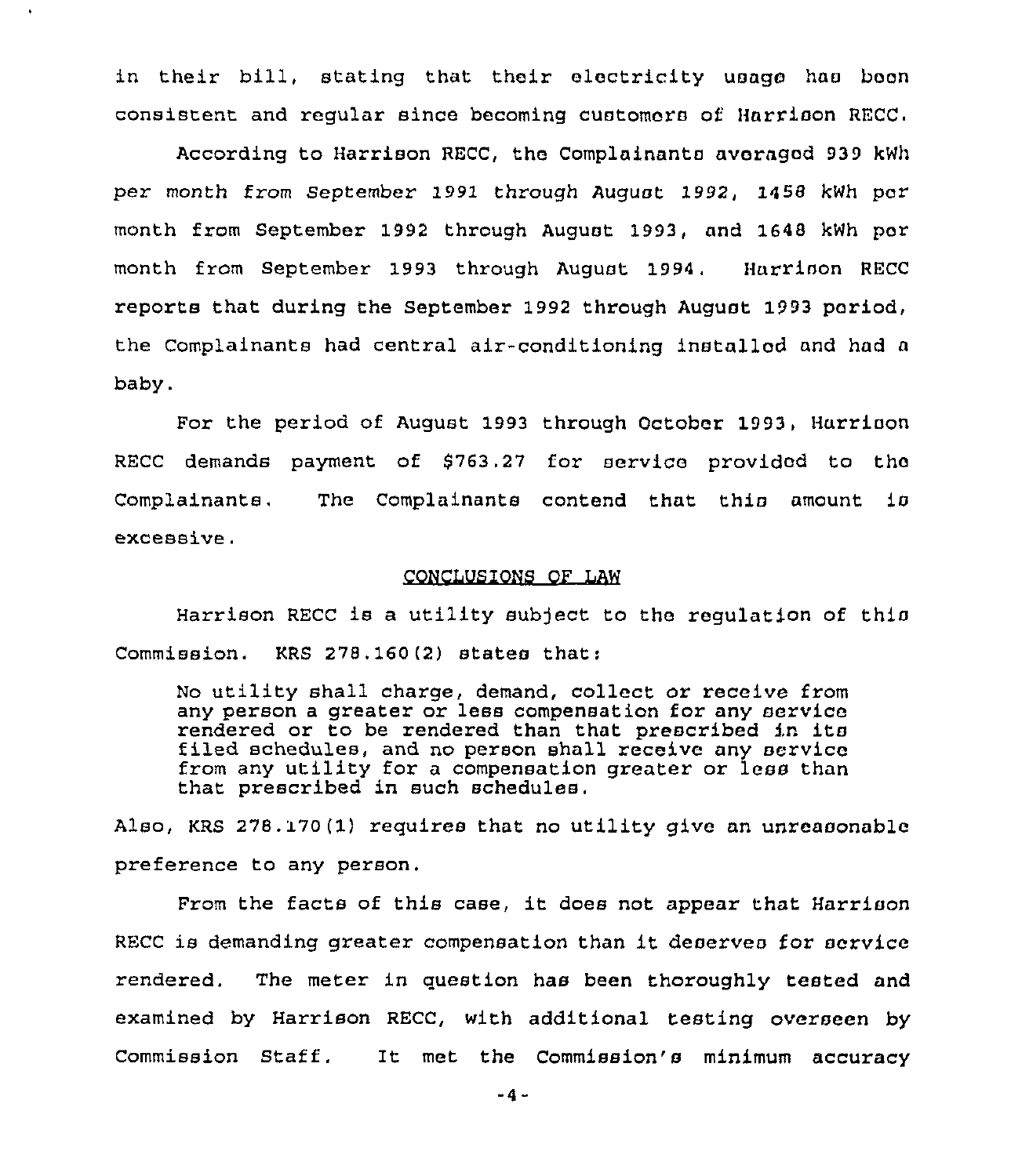requirements and no defects were found. It is therefore highly unlikely that the meter was not functioning correctly during the period of time in question. While the August reading standing alone may seem peculiar, the averaged kwh used by the Complainants from May 1993 through August 1993 is not irregular.

Unless the Complainants pay the amount in dispute, they will have received service from Harrison RECC for less compensation than prescribed in the utility's schedules contrary to KRS 278.160(2). If Harrison RECC does not require the Complainants to pay in full for the service they received, the utility would violate KRS 278.170(1).

According to <sup>807</sup> KAR 5:006, Section 10(2), if <sup>a</sup> customer has been incorrectly billed, "the utility shall immediately determine the period during which the error existed, and shall recompute and adjust the customer's bill to either provide <sup>a</sup> refund to the customer or collect an additional amount of revenue from the underbilled customer." The utility is required to readjust the account based upon the period during which the error is known to have existed. Customers who were underbilled cannot be required to repay over a shorter period of time than the period during which the underbilling took place.

IT IS THEREFORE ORDERED that:

1. The complaint of Elizabeth Croney and James Clark against Harrison RECC be and is hereby dismissed.

2. Within 20 days of the date of this Order, Harrison RECC shall establish and file with the Commission a payment plan in

-5-